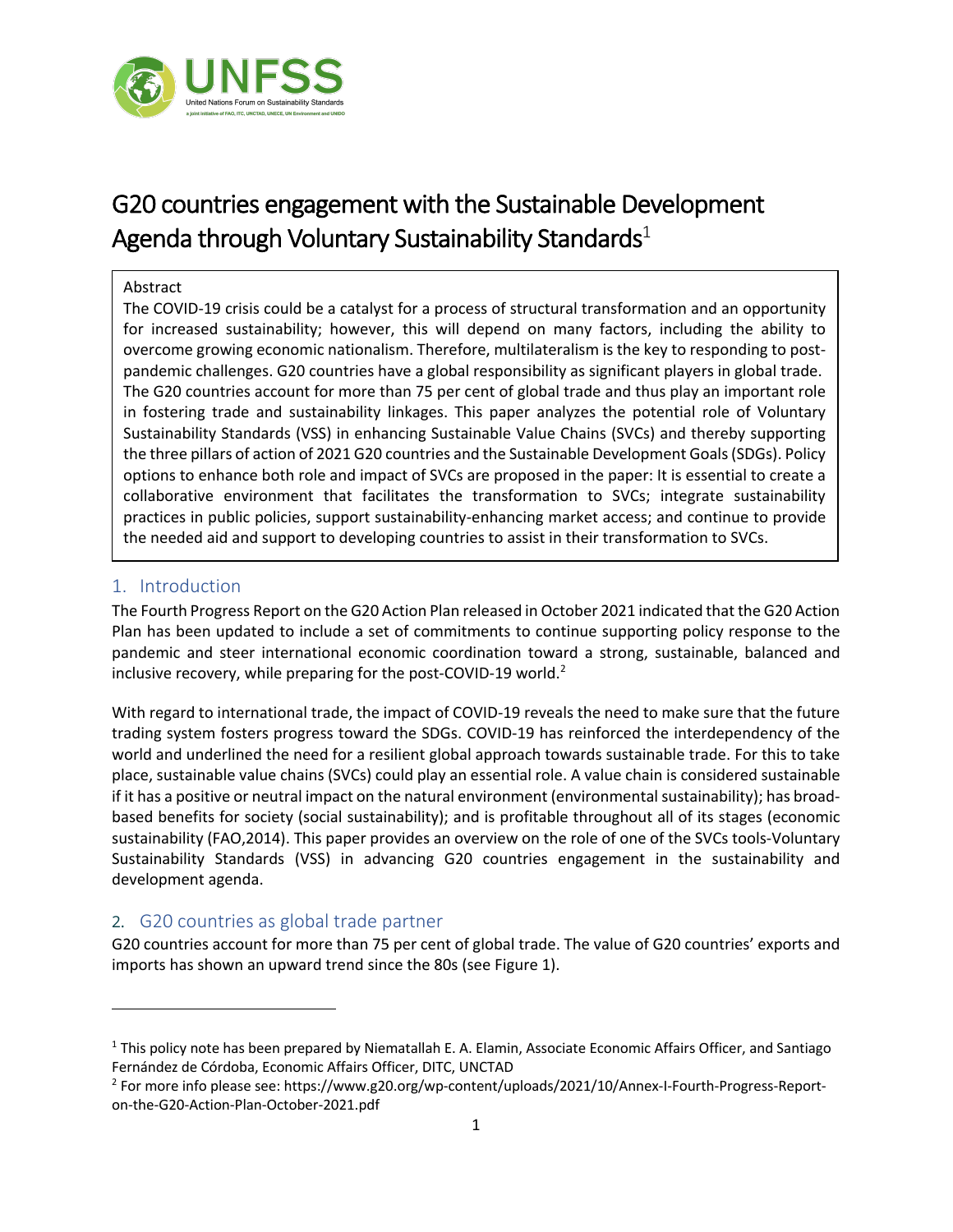

## Figure 1. G20 trade value and share (1988-2020)



#### Source: Authors' calculation based UNCOMTRADE

COVID-19 led to implementing new trade measures by G20 countries. From October 2019 to mid-May 2020, G20 countries implemented 154 new trade and trade-related measures, 95 of them tradefacilitating and 59 trade-restrictive. Of these measures, 93 – or about 60 per cent – were linked to the COVID-19 pandemic, with 65 measures facilitating trade while 28 restricted trade flows.

To ensure that international trading system supports the long-term national and international goals of economic growth, environmental protection, and social equity, it is essential to transform the institutional policymaking framework to include sustainability and to integrate sustainability practices in public and trade policy instruments. One of the key tools that promote sustainability are voluntary sustainability standards.

## 3. Role of sustainability standards in advancing the three Pillars of Action of 2021 G20 countries

The 2021 G20 group, under Italian Presidency, focused on three broad, interconnected pillars of action: People, Planet, and Prosperity. The 2022 G20 under the Indonesian presidency focuses on recover stronger, recover together. That is all countries are encouraged to work together to achieve a stronger and more sustainable world recovery. This highlights sustainability and multilateralism are keys to G20 countries.

The G20 Summit ended with the adoption of the G20 Rome Leaders' Declaration by which the G20 Leaders committed to pursuing their efforts to ensure the conservation, protection and sustainable use of natural resources, to fostering sustainable and resilient food systems and agriculture innovation, and to ensuring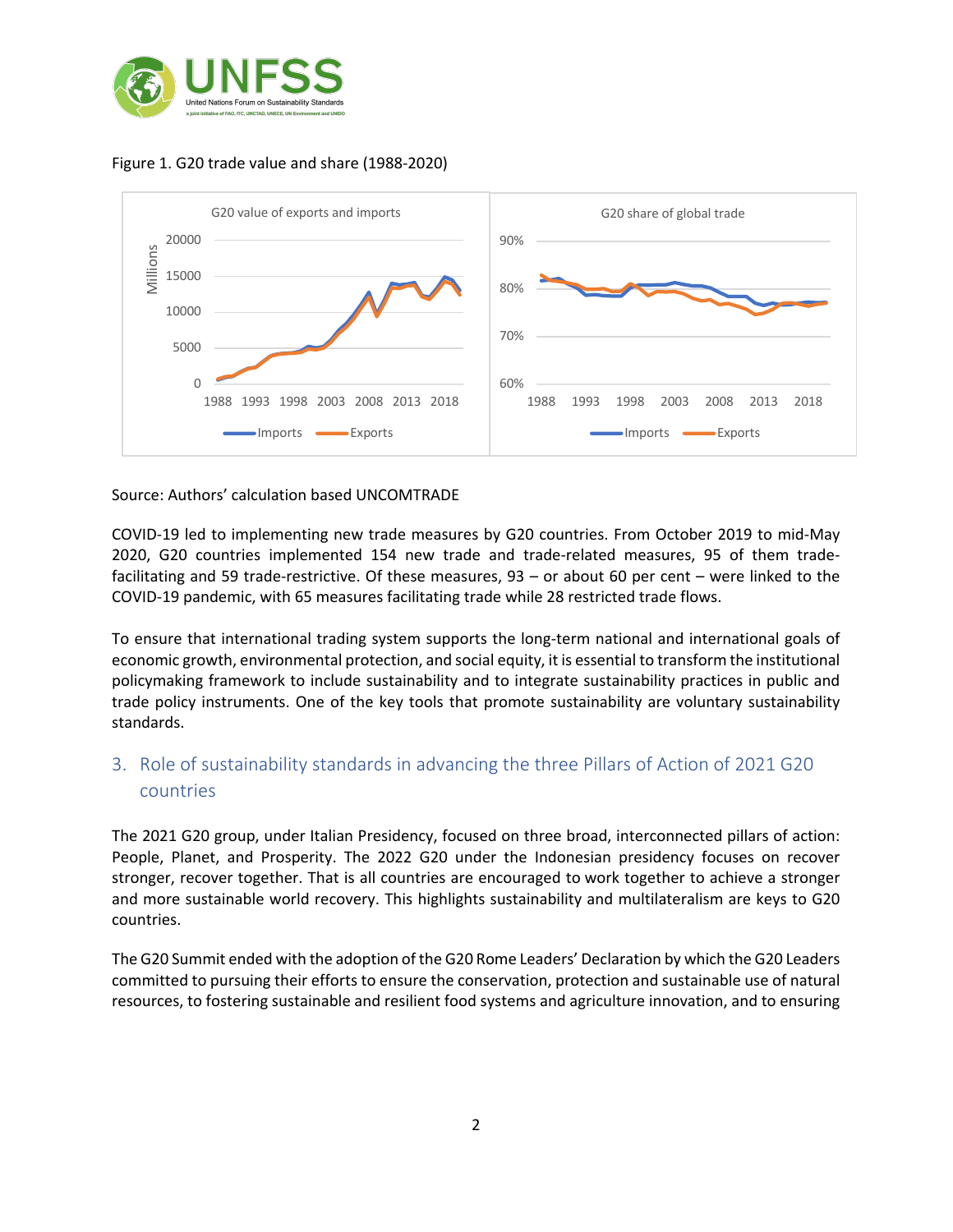

greater social justice; safe and healthy working conditions; and decent work for all, including within global supply chains.<sup>3</sup>

International trade is recognized as an engine for achieving the commitments above and insuring inclusive and sustainable growth. However, for it to contribute to sustainable development and therefore the 2021 G20 three pillars of action, its adverse socio-economic and environmental impacts need to be mitigated. As mentioned earlier, achieving these objectives implies the need to enhance the sustainability of the international trading system.

One of the prominent tools to advance the national and international susutainability agenda include VSS which "specify requirements that producers, traders, manufacturers, retailers or service providers may be asked to meet, relating to a wide range of sustainability metrics, including respect for basic human rights, worker health and safety, the environmental impacts of production, community relations, land use planning and others" (UNFSS,2013). Figure 2 presents some of the VSS requirements and their potential contribution to the three pillars of action of 2021 G20.



Figure 2. VSS requirements and their potential contribution to the three pillars of action of 2021 G20

<sup>3</sup> For more please see https://www.g20.org/wp-content/uploads/2021/10/G20-ROME-LEADERS-DECLARATION.pdf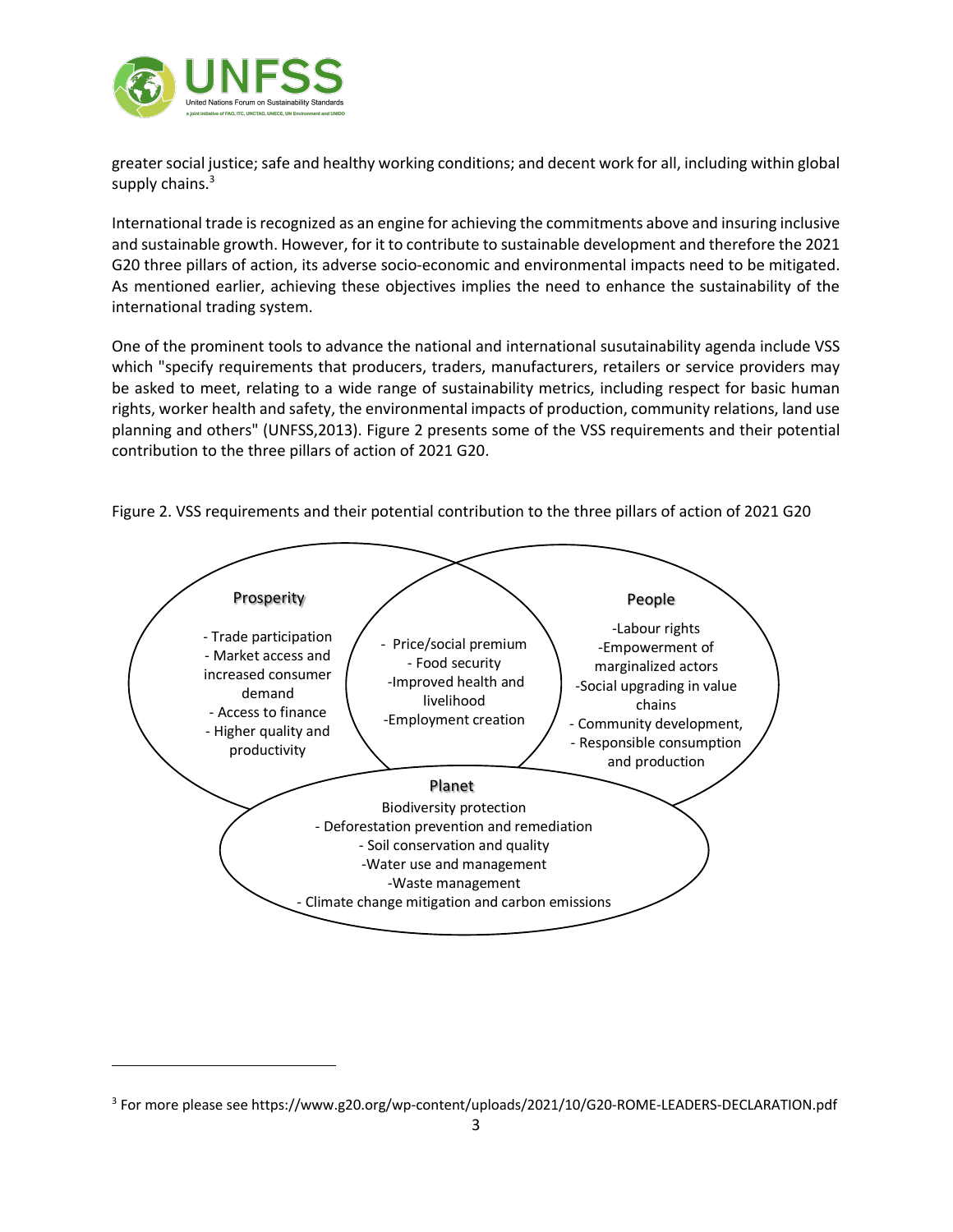

The number of VSS has continued to grow. Currently, there are around 306 active VSS (according to ITC Standards Map) in 194 countries and 15 sectors, and about 457 ecolabels (according to Ecolabel Index) in 199 countries, and 25 industry sectors. 4

Their importance, in this context, lies in the fact that VSS are found in all the G20 countries. However, there is considerable variation in their presence among the countries(Please refer to UNFSS (2020)) which can be expected on the basis of the size of the economy. In addition, with some exceptions, variation in uptake level appears to more or less aligned with income levels.

While VSS covers several sectors, agriculture and food products are the most prominent with the use of VSS. Given that the 2021 G20 specifies priorities that include the sustainability and resilience of agri-food systems, VSS could work as essential tools in advancing the agri-food global supply chains sustainability, as discussed below.

## 3.1. Role of sustainability standards in advancing sustainable agriculture

Agriculture, the backbone for developing countries, is seen as a cause and victim of various environmental problems. It contributes substantially to climate change via emissions of methane and nitrous oxides. On the one hand, agriculture is responsible for 70 per cent of projected losses in terrestrial biodiversity due to widespread land conversion, pollution and soil degradation. On the other hand, agriculture is affected adversely by the crisis; for instance, climate change is expected to change agricultural production dramatically.

The economies of many developing countries are based on the exploitation of agriculture that are correspondingly important in relation to their economic development (Lambert et al. 2020). Moreover, agriculture is the mainstay of the least developed countries (LDC) economies, underpinning their food security, and export earnings (FAO 2002). 35 per cent of the G20 agri-food imports come from developing countries. Even with ups and downs in the share of the G20 agri-food imports from developing countries, evidence illustrated a clear upward (see Figure 3).

The utilization of sustainability standards in producing developing countries could increase these countries' abilities to access developed countries markets.

The G20 countries Agriculture Ministers in their meeting in September 2021 welcomed the G20 Open Forum on Sustainable Agriculture under the Italian G20 Presidency as a step forward in promoting the wider adoption of proven, sustainable agricultural practices in rural areas





<sup>4</sup> ITC Standards Map and Ecolabel Index follow different methodologies in constructing their databases. The ITC Standards Map is more restrictive in recognizing and reviewing VSS. Also, the Ecolabel Index includes a significant number of corporate codes of conducts which are (by definition) not VSS.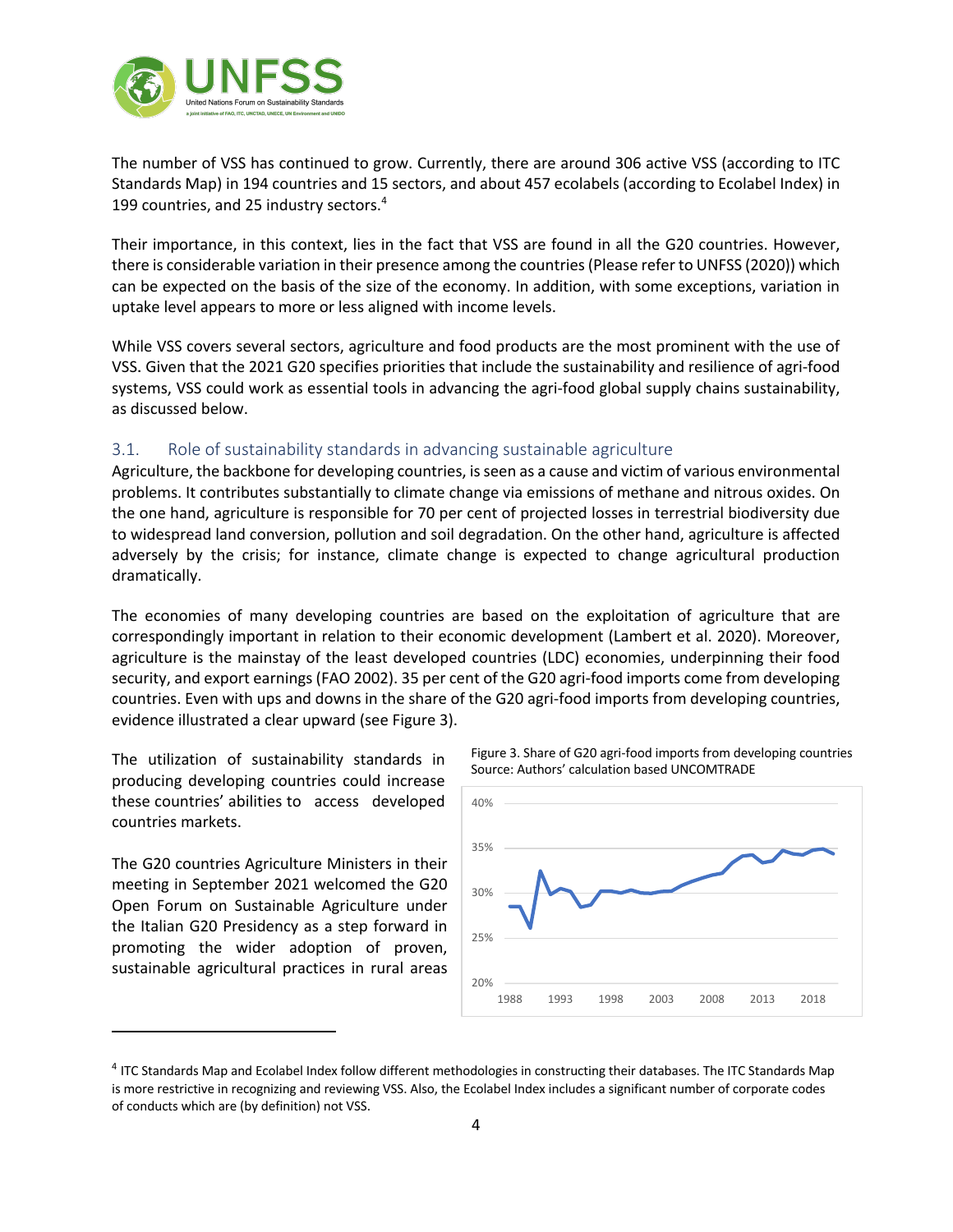

for sustainable management of natural resources.<sup>5</sup>

The significance of the agri-food sector to developing countries development opportunities, along with the fact that developing countries represent a major trade partner to the G20, together with the urgent necessity to transform towards sustainable agriculture, all highlight and intensify the role sustainability standards could play in advancing sustainable agriculture and sustainable agri-food value chains.

## 4. Policy options

## **First: Fostering trade and sustainability linkages through the G20**

The G20 is an international forum that could assist in creating more integrated policy-making on sustainable trade and SVCs. The G20 countries could as well support sustainability-enhancing market access. This is of a great significance in enhancing developing countries trade opportunities with G20 countries. Some developing countries, are not only members of this group but are also are important trade partner among G20 countries.

#### **Second: integrating sustainability standards into public policies**

The G20 leadership could discuss and evaluate integrating sustainability standards in public policy instruments to make a hybrid policy-arrangements that assists in addressing the sustainability issues

#### *Integrating VSS in trade policy*

G20 countries could agree to trade negotiations that would expand the flow of goods, services, and capital that support the implementation of the SDG agenda.

#### *Integrating VSS in public policy*

The G20 governments can play an important role in upscaling VSS through trade policy and sustainable public procurement (SPP), while pursuing public sustainability commitments.

## **Third: Creating a collaborative environment that facilitates the transformation towards SVCs**

Governments of the G20 governments need to engage with businesses and the private sector to identify better the obstacles faced when trying to produce and trade sustainably.

Creating a stronger and strategic collaboration with all stakeholders is fundamental in realizing each country-specific priorities and identifying the most suitable policies to enhance the sustainability.

## **Fourth: Leveraging the support to developing and least developed countries**

Adopting sustainability standards and transforming towards SVCs can be challenging and costly for developing countries. For poorer countries, institutional support mechanisms to adopt and adhere to sustainability standards are essential. G20 countries can help in addressing the barriers developing countries face in adopting these standards.

<sup>5</sup> For more info please see: https://www.g20.org/wp-content/uploads/2021/09/G20-Agriculture-Ministers-Communique-Final.pdf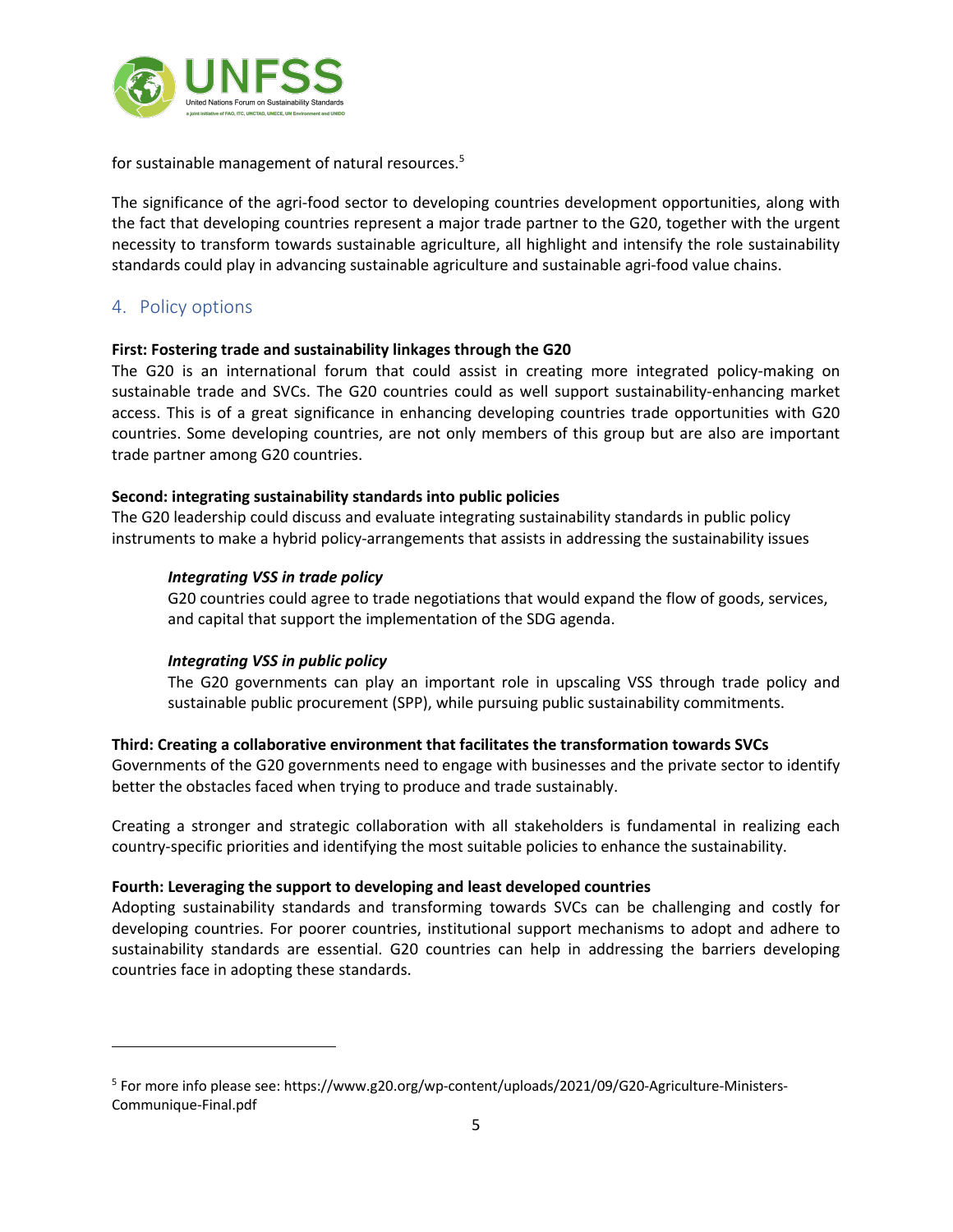

The G20 could support further investigation of financing options to support developing countries and SMEs' uptake of VSS. Moreover, providing further technical support to developing and least developed countries with regard to sustainability standards to enhance their opportunities in international trade. This is especially the case for the agri-food sector, a significant trading sector between LDCs and G20 countries.